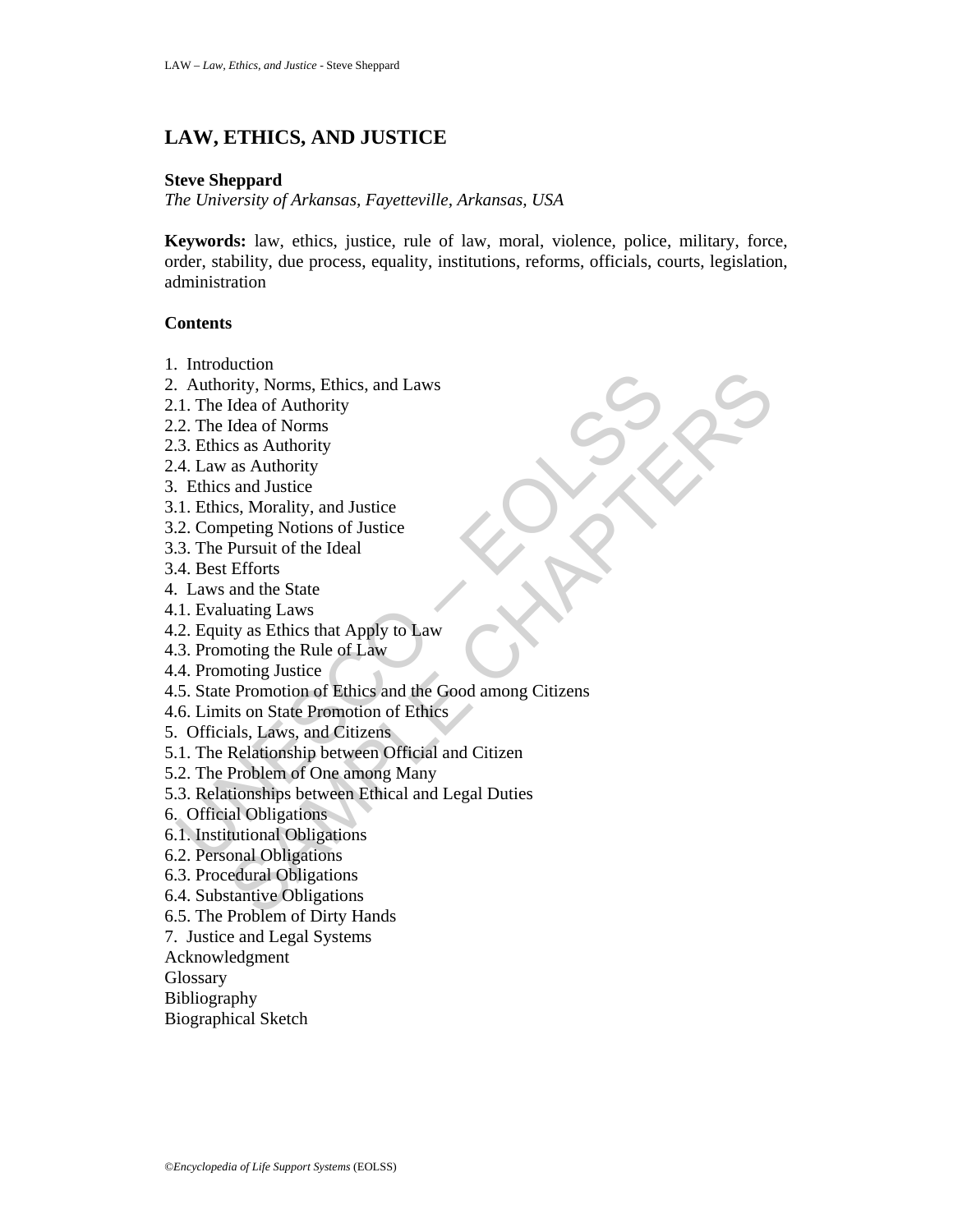#### **Summary**

This topic entry is both an independent exploration of the interplay of laws, ethics, and justice and a synthesis of the ideas considered in greater detail in the chapters within this theme: *The Rule of Law*, *Equity and the Law*, and *Perspectives on Ethics and Justice*.

Laws and ethics are both norms, or rules that provide a practical basis for action, although they arise from different sources. Both have authority, in that they are followed because they are norms and not because of any particular idea that people following them might have regarding their sources, content, or justification. People tend to follow norms out of habit.

thics apply to officials, creating obligations for them just as they creatizens. In exercising their offices, officials must act with charity for the eye burden, which is best seen in the ancient maxim of reciprocality, "o by to officials, creating obligations for them just as they create obligations for<br>In exercising their offices, officials must act with charity for the citizens than, which is best seen in the ancient maxim of reeiprocalit Ethics apply to officials, creating obligations for them just as they create obligations for citizens. In exercising their offices, officials must act with charity for the citizens that they burden, which is best seen in the ancient maxim of reciprocality, "do unto others as you would have them do unto you." They must also act with humility, reason, duty, courage, honesty, and morality. The cumulative obligation that arises from all of these often competing duties can only be met with best efforts. Applying ethics to the results of law as it is applied to individuals and to the society, ethics can create a duty to pursue justice. Such a pursuit is an individual obligation upon every official.

## **1. Introduction**

One of the most important goals of humanity is to live with justice. Justice itself is an elusive ideal. The content of justice and the manner in which it can be successfully pursued have been debated for millennia.

The most fundamental argument is whether justice can be achieved without the vehicles of a state and a system of laws. Some, especially those who follow the more utopian writings of Karl Marx, believe that mankind may progress to an age in which justice between individuals may be achieved without the aid of a state or of laws. Whether this will one day be the case, the rest of us must follow the advice of US President James Madison, when he noted, "If men were angels, no government would be necessary." Men not being angels, government cannot be avoided.

To achieve the goal of justice, the state is the essential means. States do, of course, pursue goals other than justice. One might see the state as merely a means to prevent people and land from being taken over by a different state. Others might see a state, or at least its government, as no more than a vehicle for the benefit of its leaders; this is the underlying moral flaw of most tyrannies and many forms of colonies.

The best rationale for a state is not merely to protect a people from other states, although that is a necessary condition for all states to exist. This reason alone, however, cannot fully justify the existence of any one state; it cannot even explain why it would not be better for a state's people that its government be banished and the state become part of another. A far better moral justification is that the state exists to create a condition of justice for the people who live within it.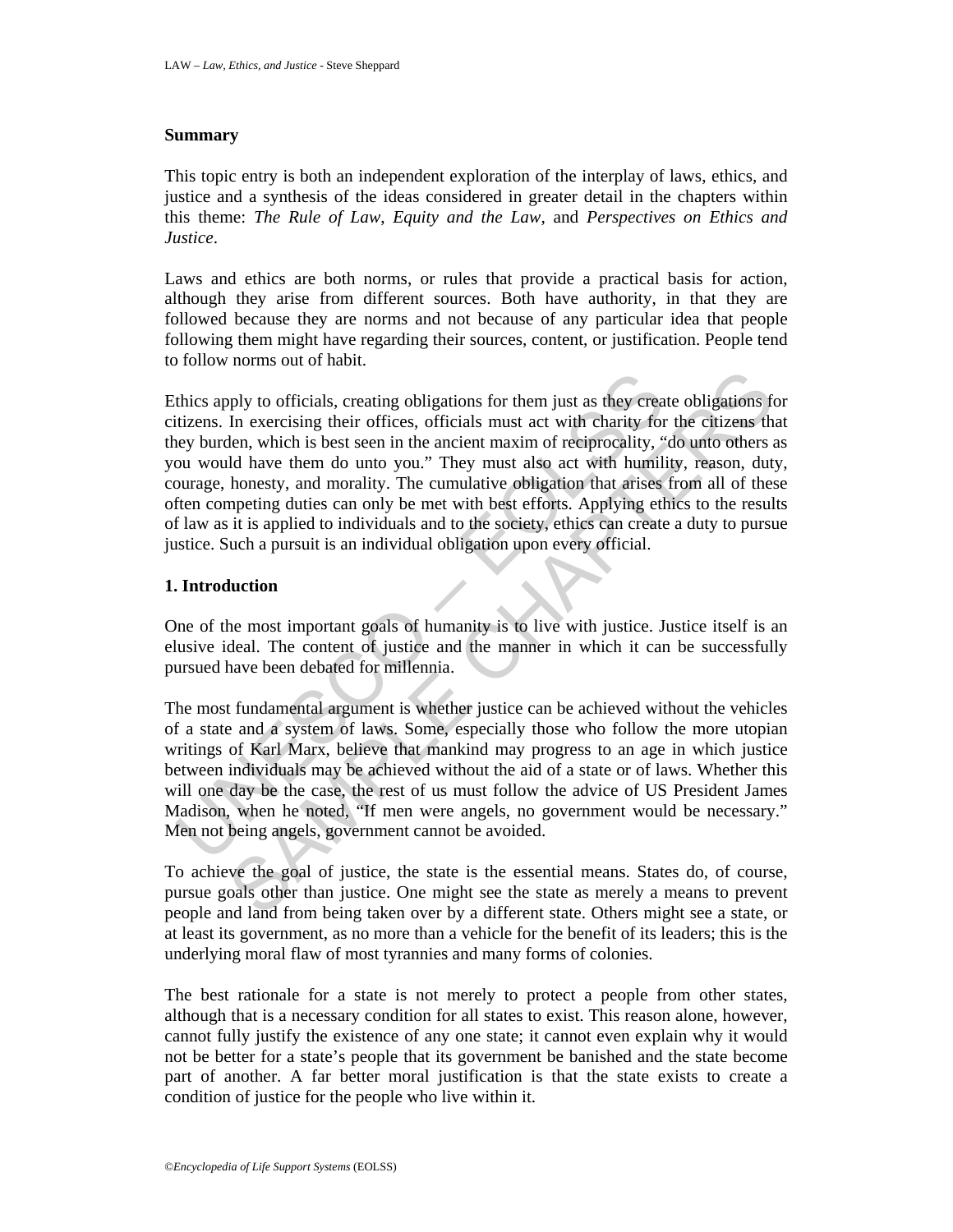The tools by which the modern state is likely to pursue justice, or for that matter to do anything else involving the people, are laws. Laws create obligations for individuals to act, whether these individuals are officials who must create and manage the system of laws or citizens who must act in accord with the laws.

Justice, regardless of what else one thinks it is, is a matter of the conduct of individuals toward others. This is true whether the individual is an official or a citizen and the others are citizens or officials. So long as justice requires any particular conduct or forbids other conduct, even if the requirement is as fundamental as "Do unto others as you would have them do unto you," the requirement of justice can be stated as the content of the obligations of one person toward another. Debates about justice are therefore, at least in part, debates about the content of obligations between individuals. When justice is seen as a relationship between people, not just as an abstract idea about the state or about the people in general, it is capable of being seen as an ethical relationship among individuals. At that level of understanding, our ideas of ethics, which are themselves sometimes messy and controversial, may help in our understanding of justice, or at least what justice requires us to do.

Given that the best justification for the state is that it pursues justice, and given that anything the state pursues is likely to be pursued by laws, then the relationship between ethics and justice suggests that there ought to be a relationship between ethics, justice, and law. The state must have some role in ethics, and ethics must have some role in our idea of the state.

Then justice is seen as a relationship between people, not just as an at<br>leadionship among individuals. At that level of understanding, our<br>hich are themselves sometimes messy and controversial, ma<br>hich are themselves some stice is seen as a relationship between people, not just as an abstract idea aboor about the people in general, it is capable of being seen as an efficicity amouge individuals. At that level of understanding, our ideas of The relationship between law, ethics, and justice is one of the most important in any modern state. While it is rare that any citizen or official might think about this relationship in the abstract, conflicts among differing views of this relationship in specific situations can be both common and severe. The simplest relationship among laws, ethics, and justice is one in which justice is satisfied when the laws enforce ethics. On this model, ethics describe the best conduct of an individual in some situation, law enshrines the duty of that individual to engage in such conduct, and justice is done when the law is enforced, and, as a result of this enforcement, the duty is performed by the individual (or at least protected from interference by others) or, if it is not performed, the individual is punished. The classic example of this model is a law forbidding homicide. Each person has an ethical obligation not to end the life of another without very, very good reason, such as self-defense against a threat to one's own life. The law creates an identical obligation, and one of our most fundamental notions of justice is that the state will ensure that these obligations are enforced.

Despite the clarity of such a relationship among ethics, law, and justice, this model is insufficient to describe the interaction among these different types of obligation. To begin with, in this model it is hard to determine who does these things and how they would do it. Who defines an ethical duty, who creates laws that enshrine such definitions, and who determines what justice requires and whether it is satisfied? The model is necessarily dependent on who can accomplish these tasks and how they would do so. Most importantly, how far can such people go? It is one thing to say murder is unethical, but why cannot the same people who determine that murder should be forbidden also determine to punish those who make a profit, or refuse to attend a state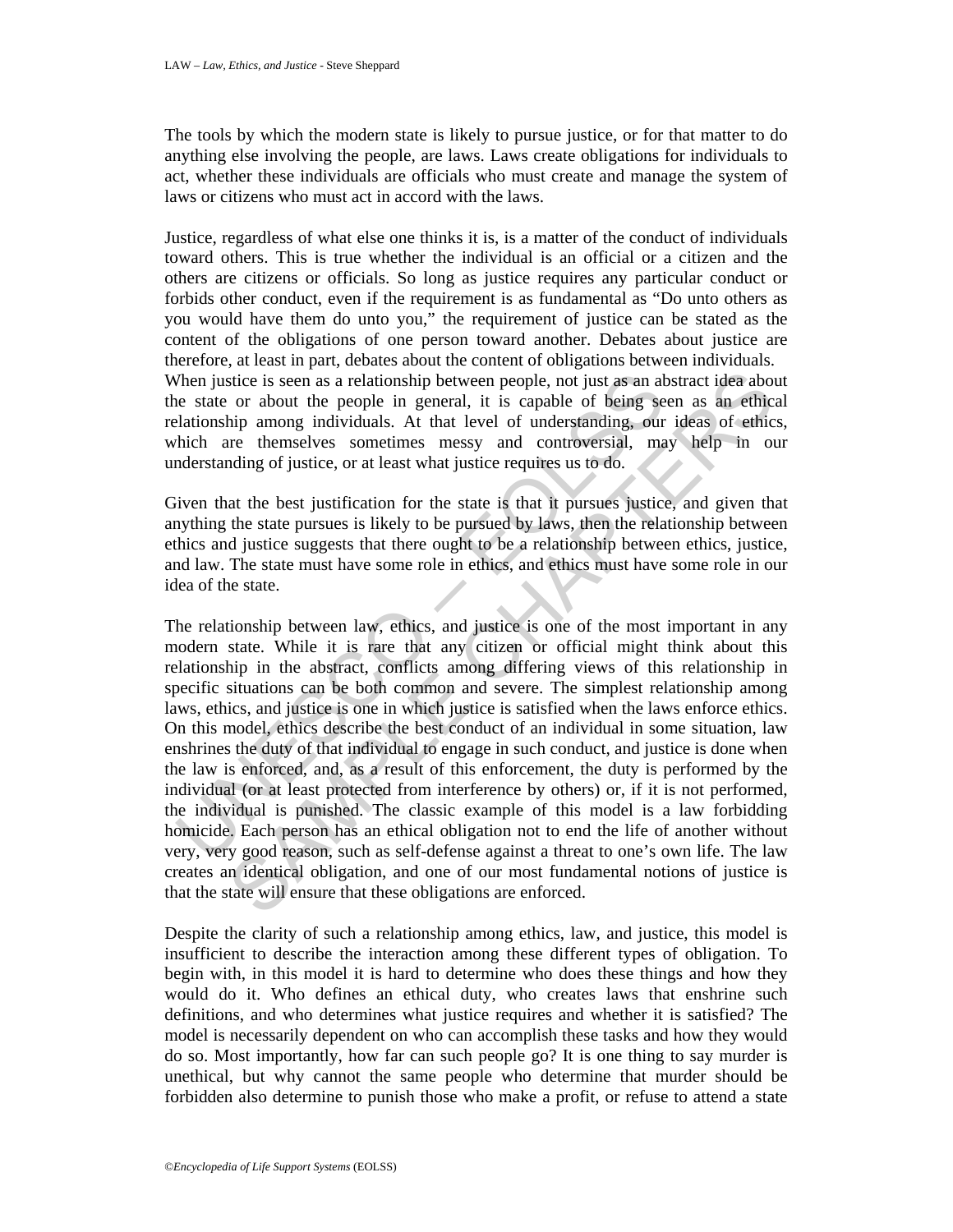church, or to wear a veil in public, or to attend school to learn the biology of evolution? All of these actions of the citizen were considered unethical, and indeed made illegal, in one or another major legal system in the twentieth century.

The greatest problem in relating ethics, law, and justice is not just to determine what ethics the citizen must have in relating to others. A more compelling question is how to determine the ethical obligations of the official. This question is the most essential to determining what justice requires.

This article describes one model of how to determine what ethical obligations must be fulfilled in a just state, either by the citizen or by the official. It also raises a question separate from these two but necessary to both: what of these obligations may be required or enforced by the law?

## **2. Authority, Norms, Ethics, and Laws**

There is a relationship between laws, ethics, and justice, in that each is a set of norms or ideas of what we ought to do. Each norm creates an independent source of authority, or basis for a reason for action. Understanding how norms work, and the limits of norms in general, may help in understanding the relationship between ethics, laws, and justice.

## **2.1. The Idea of Authority**

equired or enforced by the law?<br>
Authority, Norms, Ethics, and Laws<br>
here is a relationship between laws, ethics, and justice, in that each is<br>
leas of what we ought to do. Each norm creates an independent sources<br>
seas of or enforced by the law?<br>
Solution and Laws<br>
arelationship between laws, ethics, and justice, in that each is a set of norms what we ought to do. Each norm creates an independent source of authority, and areason for action. Authority is the reliance by one person on a statement by someone else as a reason for action, if the person believes he or she ought to commit that act, and this belief is only as a result of the statement and not on independent grounds for acting. The statement might be made indirectly, and the statement might be quite distant in time or place from when it is acted upon. Thus, a person who today complies with a prescription believed to have been given long ago by God to the prophets Moses or Muhamed is acting according to that authority, just as much as a soldier is who carries out an order given by an officer.

What matters most in the idea of authority is that the individual acts under an obligation because of a belief that that individual ought to do so as a result of the source of the obligation, not because of its rationale. The person subject to authority may be unaware of the reason for the action that person will take but take that action nonetheless because, and only because, the action is required by the source of authority, whether it is a divine command given by God or it is a military order given by an officer. It might be that the person subject to authority acts in accord with the authoritative statement, knowing the reason for the action. It might also be that the person is mistaken about that reason. Neither accurate nor inaccurate knowledge of the reason for the action is as important to the effectiveness of the authority as the degree to which the person acts because of the authority alone.

An important source of authority is not in a particular statement made by a particular person. Rather it is a collective understanding held in a community as to what people ought to do. Such understandings may be collected in some form and written, or they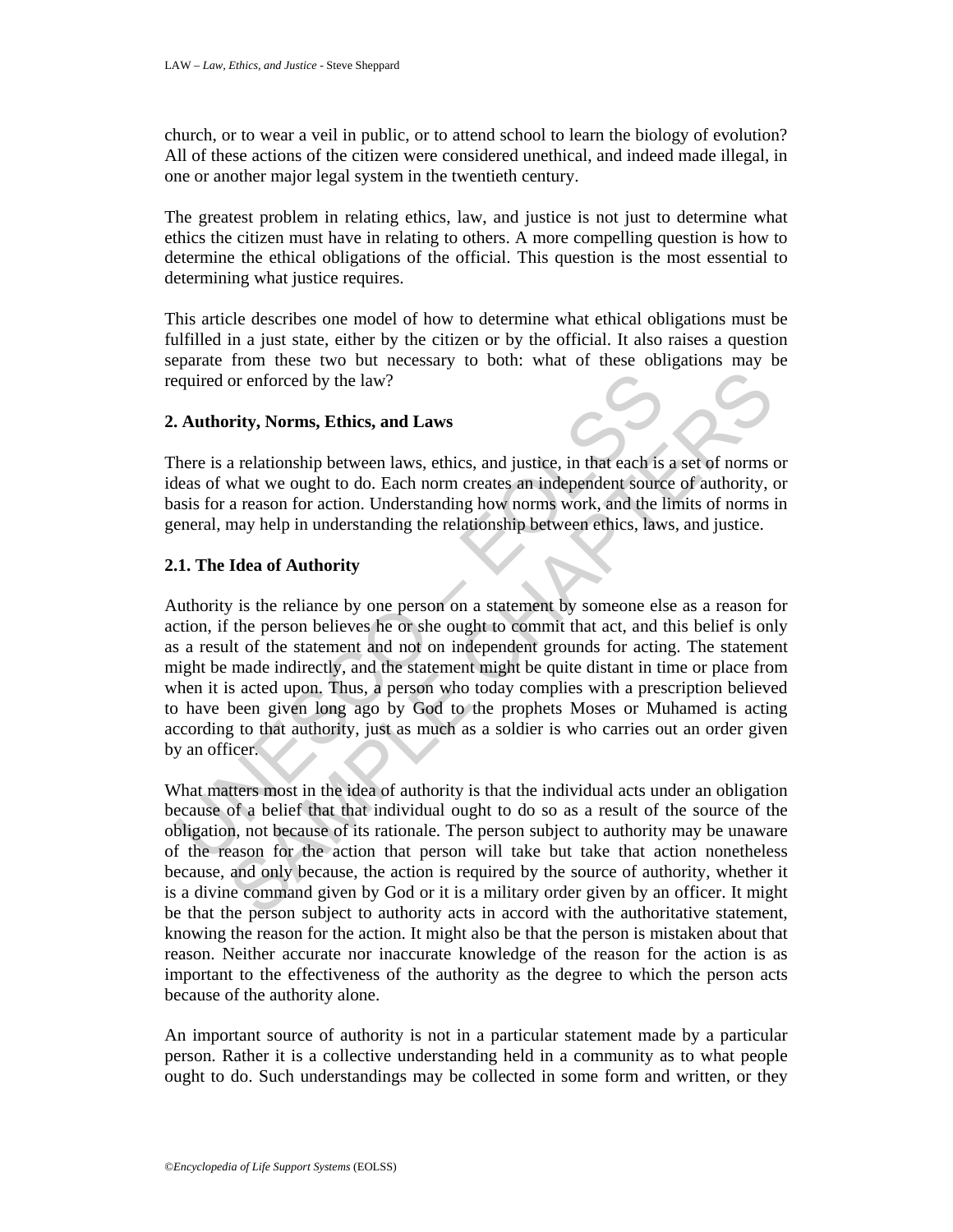may be the result of custom or oral tradition. They may arise from many sources, and habit alone may be a source for them. These understandings are, generally, norms.

#### **2.2. The Idea of Norms**

Norms are the ideas that people have in a community as to what individuals ought to do or not to do. Norms include obligations that arise from social interaction, such as manners; that arise as a matter of custom and reason, such as ethics and morals; that arise as a result of institutional acts by the state, such as laws; from commercial relationships, such as trade customs; and from more private habits, such as family traditions or sporting rules. There is, in fact, a nearly infinite number of sources of norms, which would govern an almost unlimited scope of human activity.

the effectiveness, or strength, of a norm will vary from person to politividuals, not all norms from a single source of authority are equating a sense of obligation to act according to the norm. The effect aries according ctiveness, or strength, of a norm will vary from person to person. For mousls, not all norms from a single source of authority are equally successful a sense of obligation to act according to the norm. The effectiveness of The effectiveness, or strength, of a norm will vary from person to person. For most individuals, not all norms from a single source of authority are equally successful in creating a sense of obligation to act according to the norm. The effectiveness of norms varies according to the degree to which the person holds a desire to act in a manner contrary to the obligation created by the norm, according to the degree the person accepts the authority from which the norm is believed to originate, and according to the degree to which the person perceives violating the norm will cause them greater hardship. Norms are ordinarily effective not because people are aware of their obedience or conformity to the norm, but because they do so from habit. When the person is aware of the norm as a source of their decision to act, they are more likely to question the validity of the norm, as well as to question the justification for the authority according to which the norm exists.

When such questions arise, the most prominent bases for continued action consonant with the norms are fear of the consequences of violating a norm and desire to satisfy the source of the authority from which the norm issues. These bases are easily seen in a child's obedience to a parent's command: The child acts according to the command both from a fear of punishment and from a desire to please the parent.

There is a third basis for accepting authority and the norms that flow from it, even when the authority or the norms are questioned by the person who is to follow them. If the person accepts the authority as a source of norms the person would believe it is best to follow, regardless of the authority, the person is more likely to accept the authority. This is particularly the case if the authority is a source of norms that the person recognizes would lead to better conduct by the person than the person would engage in otherwise. Thus, a student who seeks a teacher who requires the student to train and study harder than the student would otherwise accepts the teacher's authority because the student recognizes the student will learn more by accepting the norms established by the teacher than the student would learn alone. In its most mature form, this basis for the justification of norms and of authority is one in which the person obligated to follow the norms believes that conformity to the norms will encourage the person to live more according to an ideal.

Thus, norms are followed usually as a matter of habit, although they may sometimes be followed out of fear or the pursuit of an ideal. When the habits based on these norms are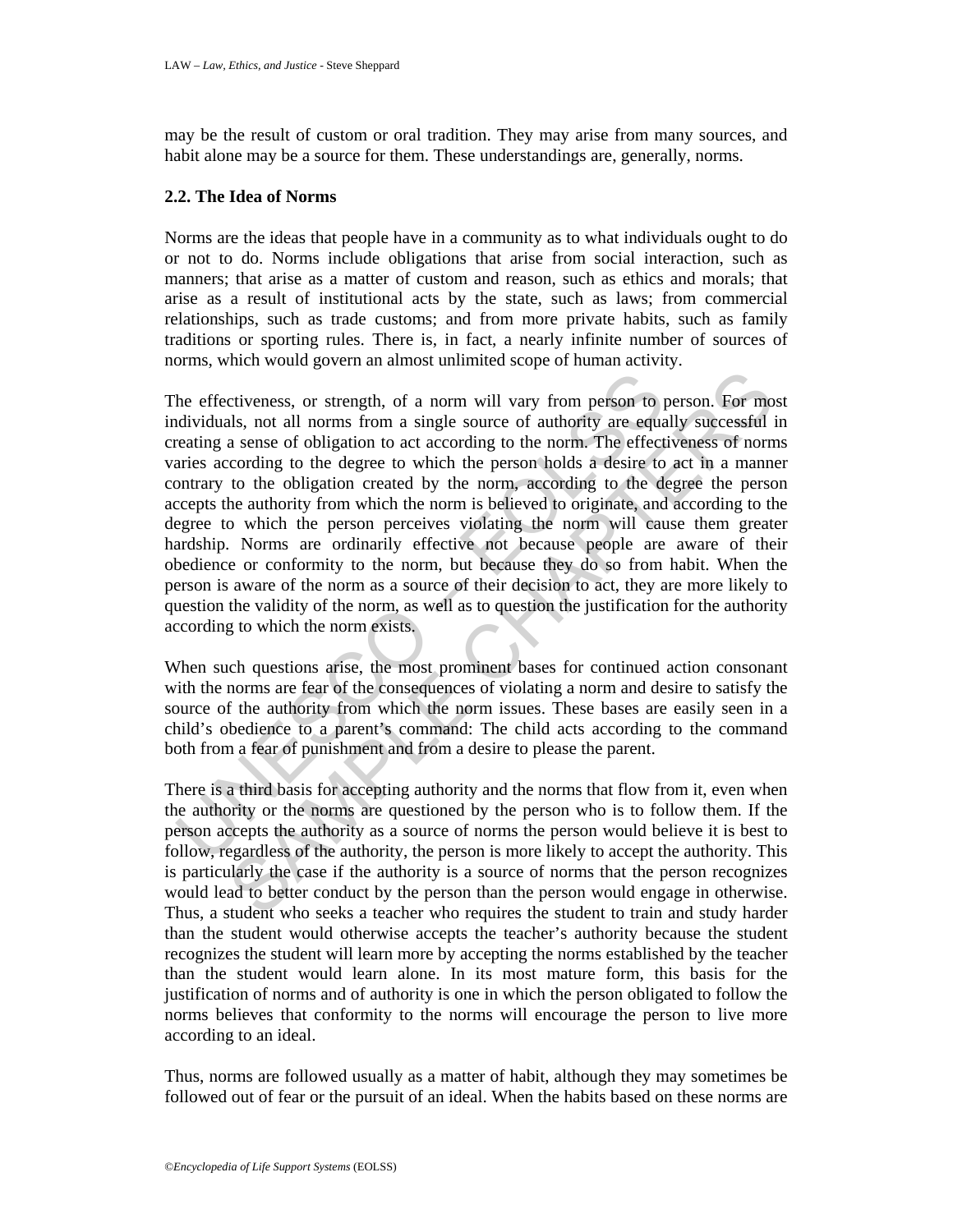questioned, they are likely to remain compelling if the person fears the consequences of disobedience, desires to give affection or to seek reward from the source of authority, or accepts the norms as a better basis for action than the person would choose without them.

A single norm may arise from more than one source of authority. As we have seen, the norm, "do not murder," for instance, arises from many sources, including ethics and law, but also including religion, manners, family tradition, and many other authorities. These multiple authorities may be reinforcing, and a person's habit in accepting the obligation not to murder may not be easily hived into accession of one source of authority alone. On the other hand, the more sources of authority a person accepts that each support this norm, the less likely that the person would contravene the norm.

Ethics, laws, and justice are all sets of norms. Laws are unusual in that they must arise from within institutions of the state and are enforced by officials, but, in their operation as norms, both laws and ethics are norms operating to create obligations for individual conduct.

## **2.3. Ethics as Authority**

thics, laws, and justice are all sets of norms. Laws are unusual in the<br>om within institutions of the state and are enforced by officials, but,<br>s norms, both laws and ethics are norms operating to create obligatic<br>onduct.<br> The same state and set of norms. Laws are unusual in that they must arises<br>thin institutions of the state and are enforced by officials, but, in their operation<br>in this institutions of the state and are enforced by officia Ethics is a field of philosophy that is subject to great controversy among philosophers. It is also a human understanding, held by nearly every mature human being, about what are appropriate reasons for action, what are appropriate actions, and what results are appropriate to pursue through actions. Although there are some variations according to region and culture, there are greater areas of agreement as to what ethics requires in general between individuals than many observers would admit.

## **2.3.1. Sources of Ethics**

There is a great deal of agreement that ethics are required of every person, but there is little agreement as to why. The primary reason for this lack of agreement is the tremendous dispute among the many people who believe, often quite firmly, that a single source of ethics exists, rooted in a particular tradition, culture, or set of ideas.

Some people believe that ethical obligations are inherent in the nature of the universe or of mankind, and these obligations are real and unchangeable. Some people believe that ethics are no more than social conventions that properly vary among different communities or cultures. Some people accept ethics only as a constraint on human competition, and others claim that ethics are necessarily rooted in religious dogma. The forms of argument offered for different views vary widely, and many of these forms of argument are offered as demonstrations not only to defend one view but also to exclude competing views.

## **2.3.2. Conflicts among Ethics**

Many systems of ethics purport to be exclusive of other views. For example, a person dedicated to utility as the sole source of the good will reject any other basis for action as ethical, and a person who believes that all actions must be measured by right motives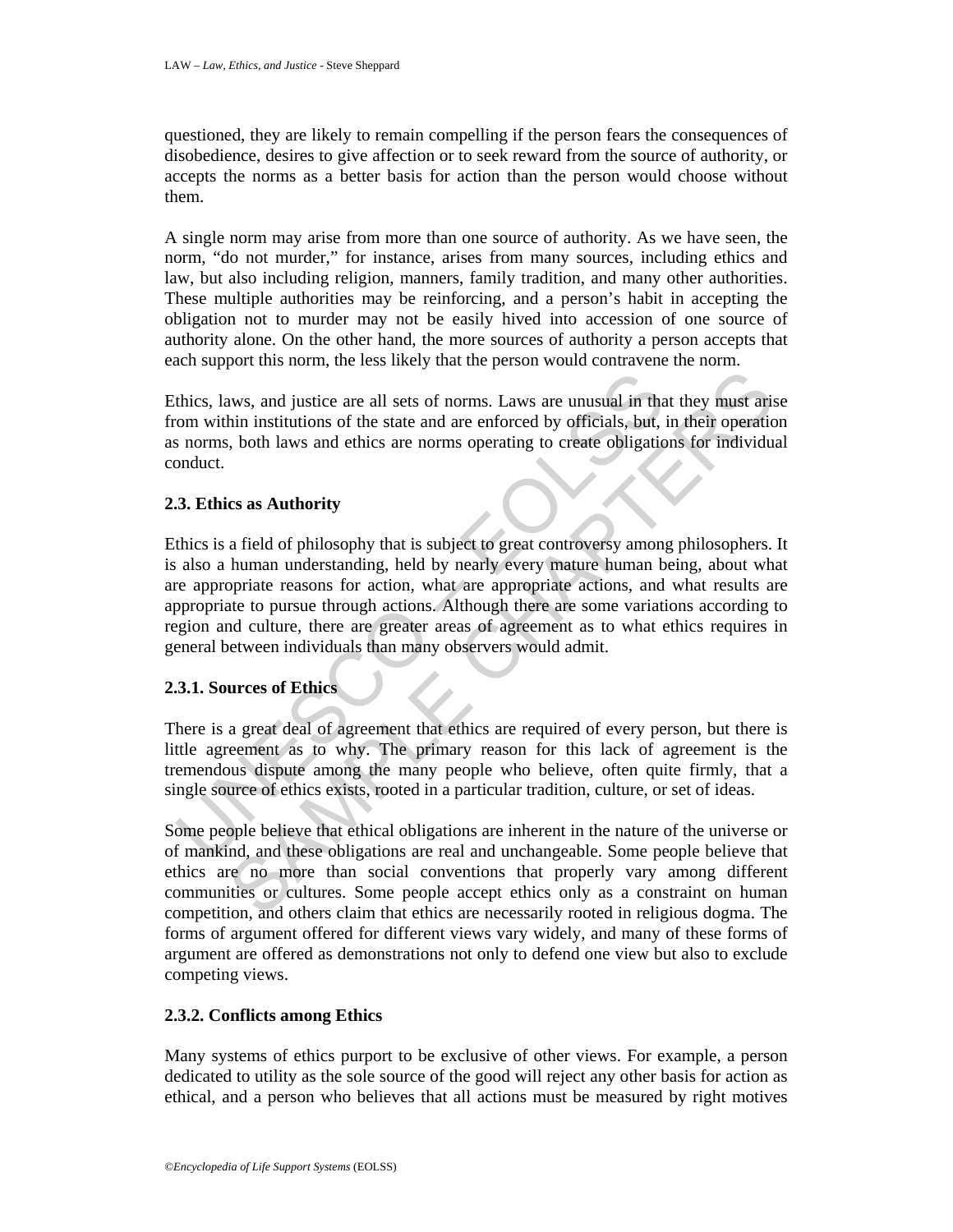will consider acts unethical regardless of their outcome. Thus, many views of ethics are capable of determining according to a single method what obligations are acceptable, and according to such views there is no significance in whether such views are shared by other views of ethics.

Despite the disparate sources it remains possible to consider obligations from a level of abstraction once removed from the dictates of any single view of ethics. This is sometimes referred to as the "meta-ethical" view, the view of ethics that encompasses all notions of ethics, regardless of the source of any ethical view.

From this view any obligation, or potential obligation, may be considered in the light of any number of ideas of what is right, what is good, or what ends are the most important in life. From this view, then, an obligation might be one that is considered an ethical requirement from a variety of views of ethics. Likewise, it is possible for an action of any form to be condemned from a variety of ethical perspectives.

The intertance of methanon and the most effective solecy beyond the solective set at is considered from a variety of views of ethics. Likewise, it is possible by form to be condemned from a variety of ethical perspectives. As this cursory inventory demonstrates, there are myriad views of ethics that may support different, competing conceptions of justice. Moreover, there are profound arguments and passionate claims made in support of all of them. The significance of this disagreement is seen by some as sufficient grounds to reject any conception of justice based on ethics, or at least on ethics of any specificity as to be controversial.

The fact of disagreement, however, proves neither that considerable agreement is not possible, nor that some conceptions of the good or the right ought not to be pursued as a basis for justice, despite their controversy. Choice among alternative views of ethics is inevitable in society; as society changes, it is likely that choices regarding ethics will also change.

## **2.3.3. The Problem of Religion**

The most effective source of ethics over time has been religious tradition. At the same time, though, religion is the most difficult source of ethics as a basis for justice.

From this view, then, an obligation might be one that is considered an ethice<br>ent from a variety of views of ethics. Likewise, it is possible for an action of<br>to be condemned from a variety of ethical perspectives.<br>Lursons Religions are often the most enduring institutions instructing individuals in a conception of ethics, and the ethics that are learned from religious institutions have a significance in society beyond their religious origin. Thus, ethics learned as religious obligations may serve as the basis for ethical obligations, and may therefore be the basis for claims of the content of justice, in the same way as other ethical obligations that do not share religious acceptance.

The fact of religious origin does not, however, suggest that ethics derived from religion are likely to be compatible. Difference among sectarian views of the good and the right define important differences among religious sects, and each sect teaches its followers that its particular views are not only correct but, often, exclusively correct.

Human history recounts a great many violent struggles between adherents of different religions, each group seeking either to impose its religious ideals on another or, at least, seeking to bar another from imposing its religion. The result has been to increase the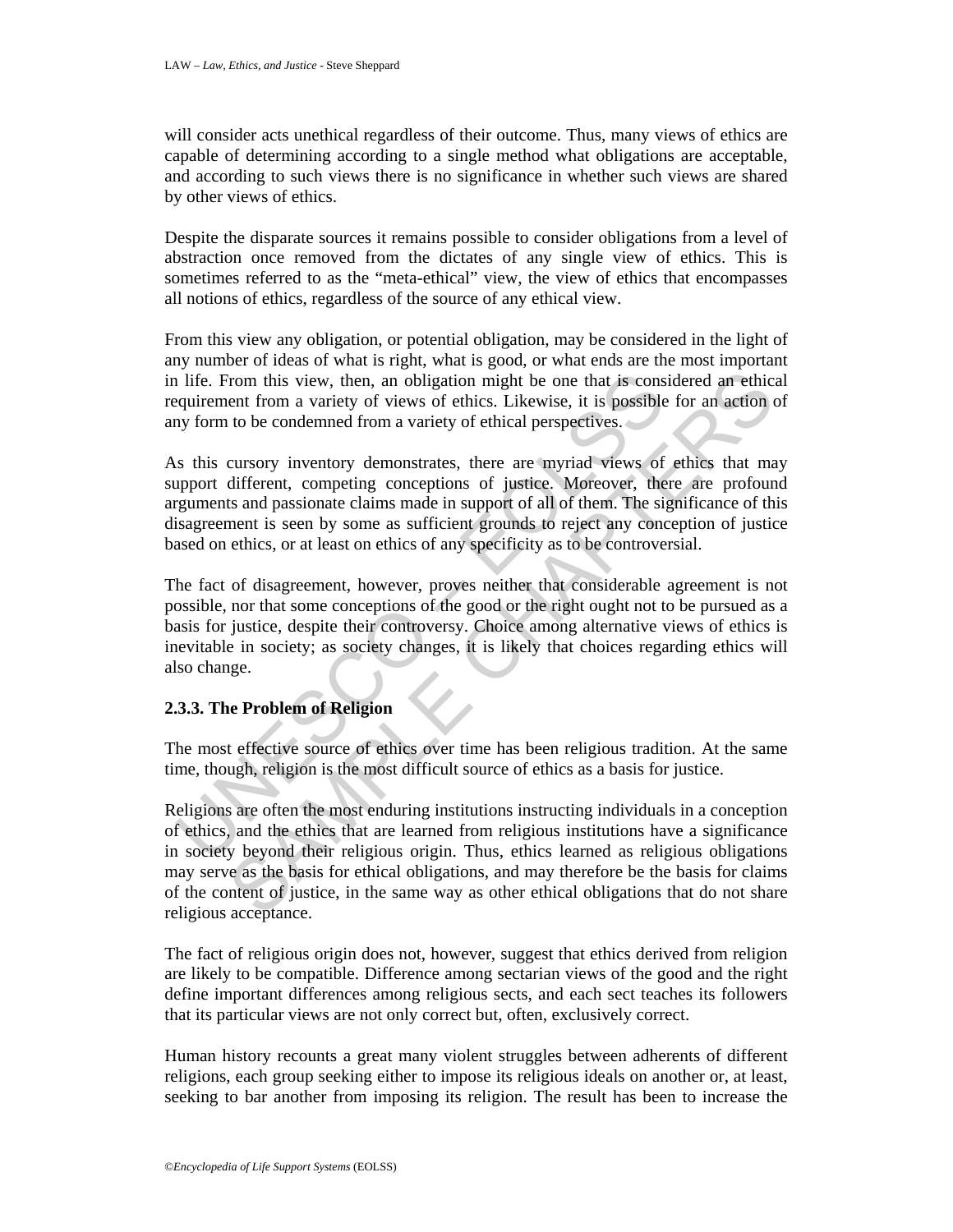importance of both skepticism of claims to religious truth and toleration of competing religious truths.

Thus, there are many methods by which an ethical view based on a particular religious understanding might be compared to a conception of justice. One is to exclude ethics rooted solely in a sectarian understanding and, on the corresponding extreme, another is fully to endorse sectarian views of the right and the good as the only basis of justice. Another is to apply ethical principles derived from a sectarian understanding, but to apply exclusively those principles that do not conflict with non-sectarian conceptions of ethics or with the views of competing sects. There are, clearly, a variety of further methods, each setting different balances and limits on the influence of the sectarian view on the state.

istorically, the most successful states have employed a conception<br>corporates ethics based in religious understanding. These states have<br>forced an obligation of tolerance among competing views of re-<br>ssociated ethical syst Illy, the most successful states have employed a conception of justice that<br>tates ethics based in religious understanding. These states have, however, als<br>an obligation of tolerance among competing views of religion and th Historically, the most successful states have employed a conception of justice that incorporates ethics based in religious understanding. These states have, however, also enforced an obligation of tolerance among competing views of religion and their associated ethical systems.

- -
- -
- -

# TO ACCESS ALL THE **32 PAGES** OF THIS CHAPTER, Visit: http://www.eolss.net/Eolss-sampleAllChapter.aspx

#### **Bibliography**

Arendt, Hannah (1963). *Eichmann In Jerusalem: A Report On The Banality of Evil*. London: Faber & Faber. [A study of a late trial of a Nazi war criminal, observing the ordinariness of the evil done by a bureaucracy.]

Aristotle (1996). *The Politics*, Book III, chapter 16, in Aristotle, *The Politics and the Constitution of Athens* (Stephen Everson, ed.). Cambridge: Cambridge University Press, [The classic statement of the rule of law as the rule of intellect without passions.]

Berlin, Isaiah (1991) "The Pursuit of the Ideal" in —, *The Crooked Timber of Humanity: Chapters in the History of Ideas.* New York: Knopf. [A modern statement of the inevitable selection among views of the good to pursue in society.]

Bentham, Jeremy (1970). *An Introduction to the Principles of Morals and Legislation* (edited by J.H. Burns and H.L.A. Hart.). London: Athlone Press; New York: Methuen. [The classic statement of utilitarianism and law.]

Cahn, Edmund (1949). *The Sense of Injustice: An Anthropocentric View of Law.* New York: New York University Press. [A powerful argument for the use of injustice as a measure of justice.]

Coke, Sir Edward (2003). *Prohibitions del Roi*, in Steve Sheppard, ed., *The Selected Writings and Speeches of Sir Edward Coke* Indianapolis: Liberty Fund, Inc. [Central early modern statement of the independence of law from the influence of politics.]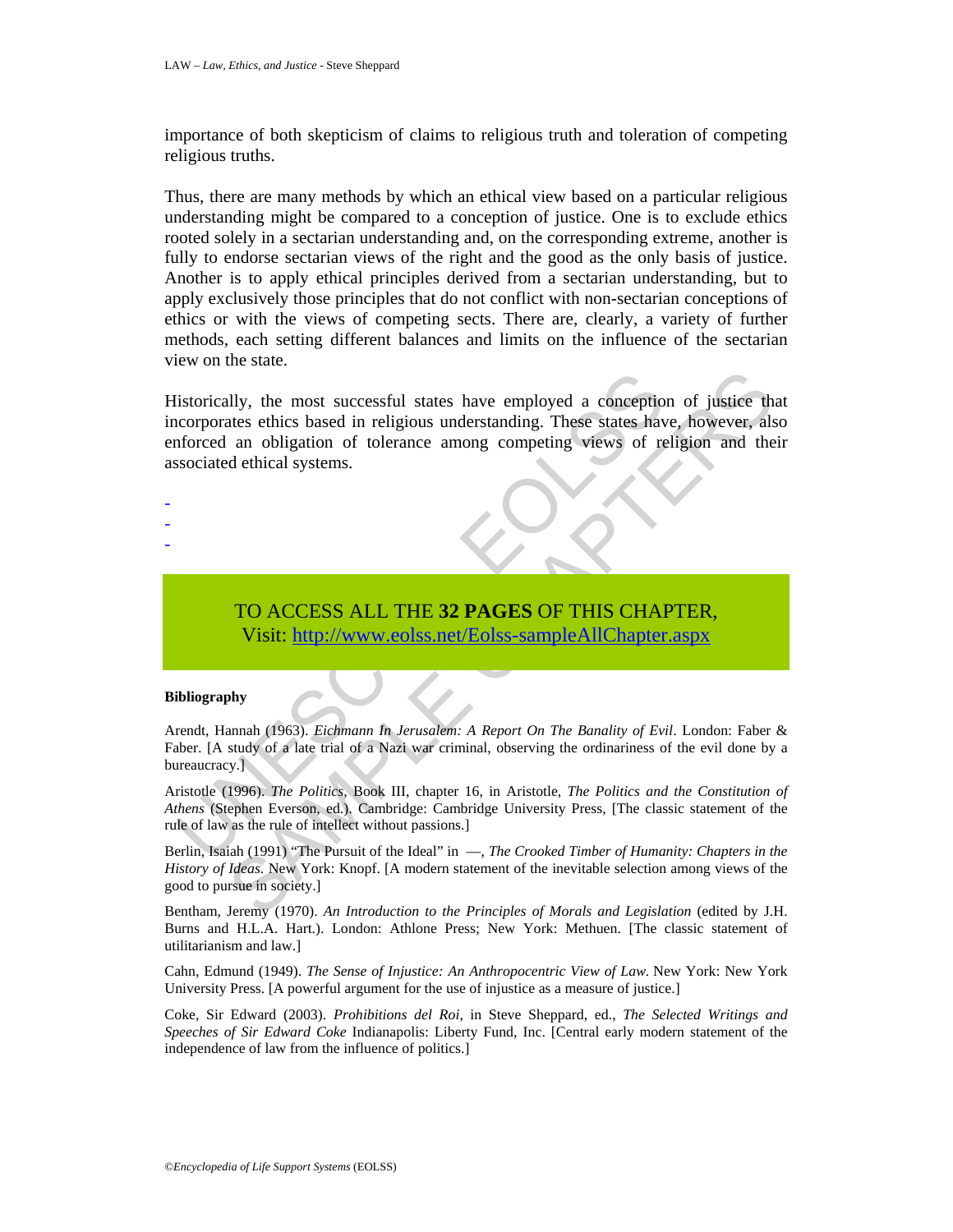Cover, Robert (1975) *Justice Accused: Anti-Slavery and the Judicial Process.* Berkeley: University of California Press. [An historical and jurisprudential consideration of the conduct of abolitionist judges enforcing laws supporting slavery.]

Dicey, Albert V. (1920). *Introduction to the Study of the Law of the Constitution*. London: MacMillan and Co. [This book is the classic study of the constitution of Victorian Great Britain, structured around Dicey's claim that the hallmark of that constitution was its reflection of the rule of law, in three ways: no person was subject to arbitrary power; every person is subject to the law and no one above it, and that personal rights were protected by courts and so could not be limited by legislation.]

Dworkin, Ronald (1986). *Law's Empire*. Cambridge: Harvard University Press. [An important argument for the use of social understandings of ethics in determinations of justice.]

Dworkin, Ronald (1997). *Freedom's Law: The Moral Reading of the American Constitution.* Cambridge: Harvard University Press. [Dworkin's argument for the duty of judges to act upon the "best" interpretation of law.]

Finnis, John (1980). *Natural Law and Natural Rights*. Oxford: Clarendon Press. [The central modern statement of natural law, incorporating many arguments for an understanding of the right based on virtuous human flourishing.]

mnis, John (1980). *Natural Law and Natural Rights*. Oxford: Clarendon Press. [<br>atement of natural law, incorporating many arguments for an understanding of<br>rtuous human flourishing.]<br>uller, Lon L. (1964) The Morality of Fraction 1.1980). *Natural Law and Natural Rights*. Oxford: Clarendon Press. [The central mode<br>of natural law, incorporating many arguments for an understanding of the right based of natural law, incorporating many argume Fuller, Lon L. (1964) *The Morality of Law*. New Haven, London: Yale University Press. 262 pp. [This book argues for eight moral elements to define laws: generality, promulgation, non-retroactivity, clarity, non-contradiction, non-impossibility, consistency in time, and congruence between rule and official action. Whether or not these elements are necessary to law, they are necessary to the rule of law.]

Fletcher, George (1996). *Basic Concepts of Law.* New York: Oxford University Press, 1996, [A thoughtful account of the rule of law made practical through examples from comparative law.]

Greenawalt, Kent (1987). *Conflicts of Law and Morality*. Oxford: Oxford University Press. [The most cogent essay on disobedience to law as a result of conflict between law and ethics.]

Greenawalt, Kent (1988). *Religious Convictions and Political Choice.* Oxford: Oxford University Press. [A persuasive account of a tolerant relationship between religious origins of ethics and the use of religiously-based ethics as a measure of justice.]

Hampshire, Stuart (2000). *Justice is Conflict.* Princeton, NJ : Princeton University Press. [A powerful argument for the inevitability of conflict among competing views of justice.]

Hare, Richard (1981). *Moral Thinking.* Oxford: Oxford University Press. [An important modern argument for the utilitarian construction of morality.]

Hart, Herbert, L.A. (1958). "Positivism and the Separation of Law and Morals," *Harvard Law Review*, vol. 71, p. 593, reprinted in 1997, *Essays in Jurisprudence and Philosophy* Oxford: Oxford University Press, 1983. [An important argument for the role of ethics in the framing of law.]

Hart, Herbert L.A. (1961). *The Concept of Law*. Oxford: Oxford University Press. [This book presents the most influential descriptive theory of laws since World War II, that the concept of law is the union of primary and secondary rules of law.]

Hurd, Heidi (1999). *Moral Combat*. Oxford: Oxford University Press. [A current discussion of morality from a moral realist foundation.]

Kant, Immanuel (1785) *Foundations of the Metaphysics of Morals.* New York: Bobbs-Merill, (Lewis Beck, trans.) [The articulation of Kant's categorical imperative.]

Kymlicka, Will (1990) *Contemporary Political Philosophy*. Oxford: Oxford University Press. [A useful and comprehensive survey of Anglo-American normative philosophy.]

Lieber, Francis (1890) *Handbook of Political Ethics* (Theodore D. Woolse, ed.) (2 vols.). Philadelphia: J.B. Lippincott [A thorough analysis of ethical obligations of officials by a political scientist schooled in the German traditions of ethics and the state.]

Nozick, Robert (1974). *Anarchy, State and Utopia* New York: Basic Books. [A modern argument for a minimal state limited by liberty from pursuing the good.]